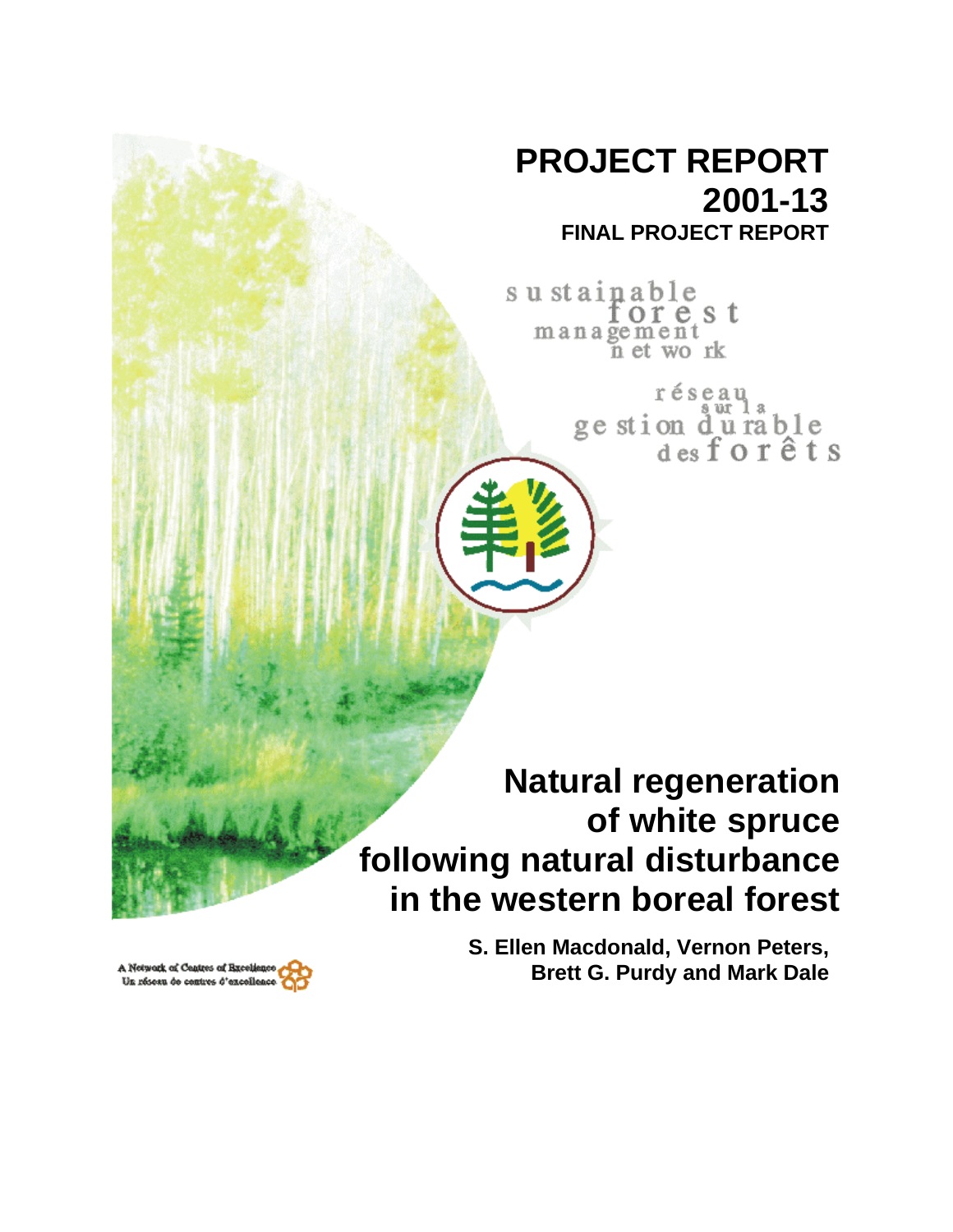For copies of this or other SFM publications contact:

Sustainable Forest Management Network G208 Biological Sciences Building University of Alberta Edmonton, Alberta, T6G 2E9 Ph: (780) 492 6659 Fax: (780) 492 8160 http://www.ualberta.ca/sfm

ISBN 1-55261-123-X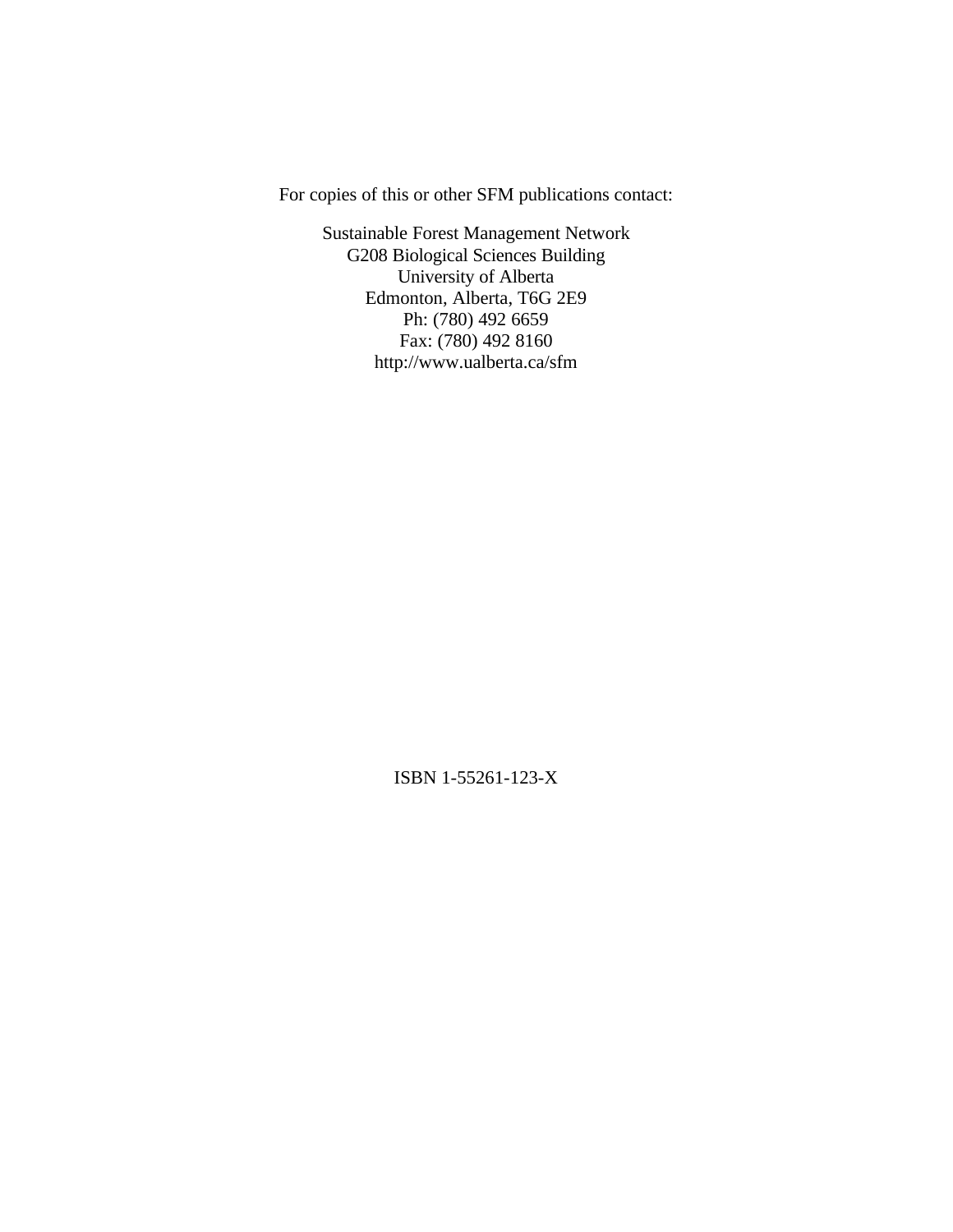# **Natural regeneration of white spruce following natural disturbance in the western boreal forest**

SFMN Project: Natural regeneration of white spruce following natural disturbance in the western boreal forest

by

# **S. Ellen Macdonald<sup>1</sup> , Vernon Peters<sup>2</sup> , Brett G. Purdy<sup>1</sup> and Mark Dale<sup>2</sup>**

<sup>1</sup>Department of Renewable Resources University of Alberta, Edmonton Alberta <sup>2</sup>Department of Biological Sciences, University of Alberta, Edmonton Alberta

**May 2001**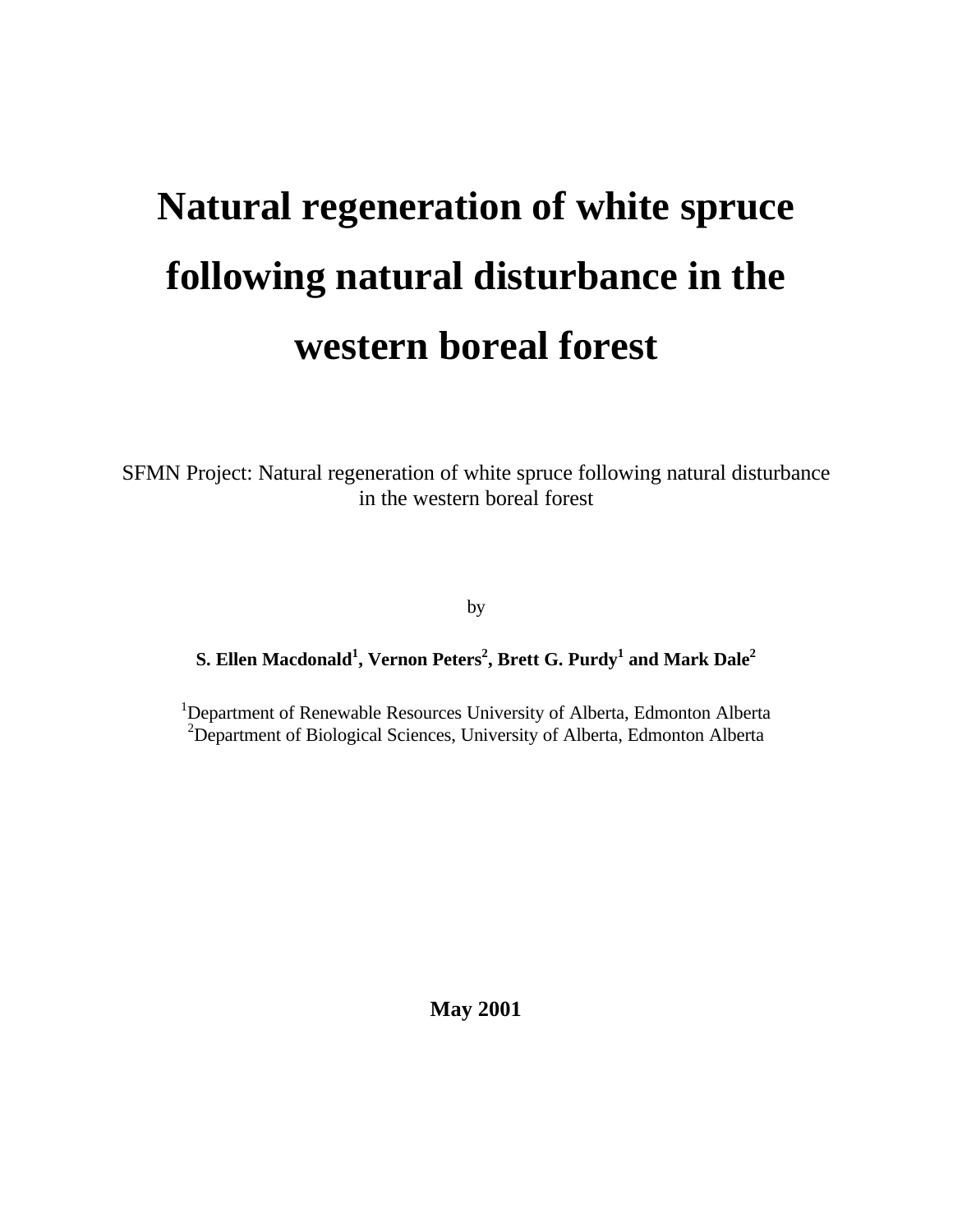# **EXECUTIVE SUMMARY**

In the Mixedwood boreal forest white spruce is typically regarded as a late successional species, which follows early dominance by hardwoods. Previous studies showed conflicting results in terms of the timing of white spruce establishment following fire. We examined establishment of white spruce (*Picea glauca*) in mixedwood boreal forest stands was examined at several times-since-fire (1-, 2-, 4-, 6-, 14-years). Seed source and germination substrate were important drivers of white spruce presence 1- and 2-years post-fire. Seedling recruitment immediately post-fire was limited to a distinct subset of available microsites. Stands changed quickly with time-since-fire such that the availability of regeneration microsites declined dramatically by 4-years post-fire.

We subsequently examined the importance of mast years (periodic years of high cone crops) relative to the time of a burn on density and timing of white spruce establishment. Significantly more recruitment occurred on mast year burns than sites with a two or three year delay before a mast year. Density differences persisted for at least 58 years, despite opportunities for subsequent recruitment from adjacent seed sources. Careful aging of trees with crossdating techniques demonstrated that a majority of trees originated from the first mast year following fire. Ground level ring counts underestimated the true age of trees by as much as 16 years in 38 year-old stands, and thereby inaccurately identified which periods were important for establishment.

These findings help reconcile conflicting results between studies on seedling establishment in recent fires, and studies on stand age structure in older stands. The aging errors we have identified necessitate the use of crossdating procedures in future retrospective studies of white spruce. Aging errors also have profound implications for the softwood industry, because current provincial growth and yield curves may be overly optimistic and white spruce that established under aspen is likely older than previously believed. Mast years play a critical role immediately post-fire in maintaining white spruce presence in mixedwood landscapes. It is important to maintain mature spruce stands throughout the landscape to facilitate natural regeneration following fire. We hypothesize that immediate post-fire recruitment of white spruce is a key process in mixedwood boreal succession.

More detail on this project available in:

- Purdy, Brett G., S. Ellen Macdonald and Mark R.T. Dale. The regeneration niche of white spruce following fire in the mixedwood boreal forest. submitted to Silvae Fennica.
- Peters, Vernon S., S. Ellen Macdonald and Mark R.T. Dale. Aging discrepancies of white spruce affect the interpretation of recruitment processes in the boreal mixedwoods. submitted to Can. J. For. Res.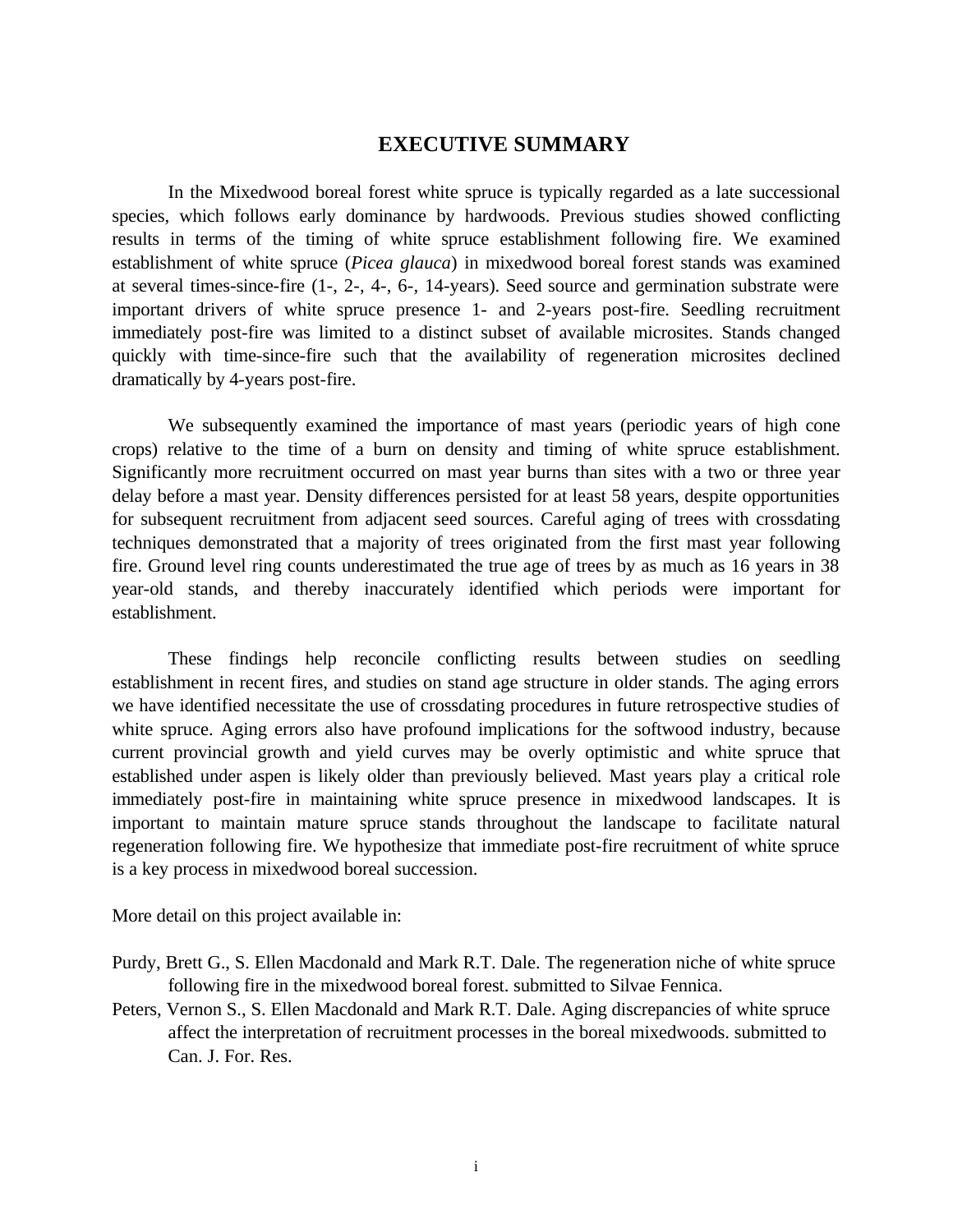# **ACKNOWLEDGEMENTS**

In addition to financial support from the Sustainable Forest Management Network of Centres of Excellence we are grateful to the following for their financial support: Alberta Pacific Forest Industries Inc., Natural Sciences and Engineering Research Council of Canada, Challenge Grants in Biodiversity (supported by the Alberta Conservation Association), and Circumpolar Boreal and Arctic Research Grants. Special thanks to Line Blackburn, Annie Desrochers, Paul Fuellbrandt, Gitte Grover, Shannon Hagerman, Richard Hart, Elena Klein, Eric Paton, Susan Peters, Ed Stafford, Sarah Thomas, Gunther Tondeleir and Laurie Wein and for their assistance in the field and/or laboratory.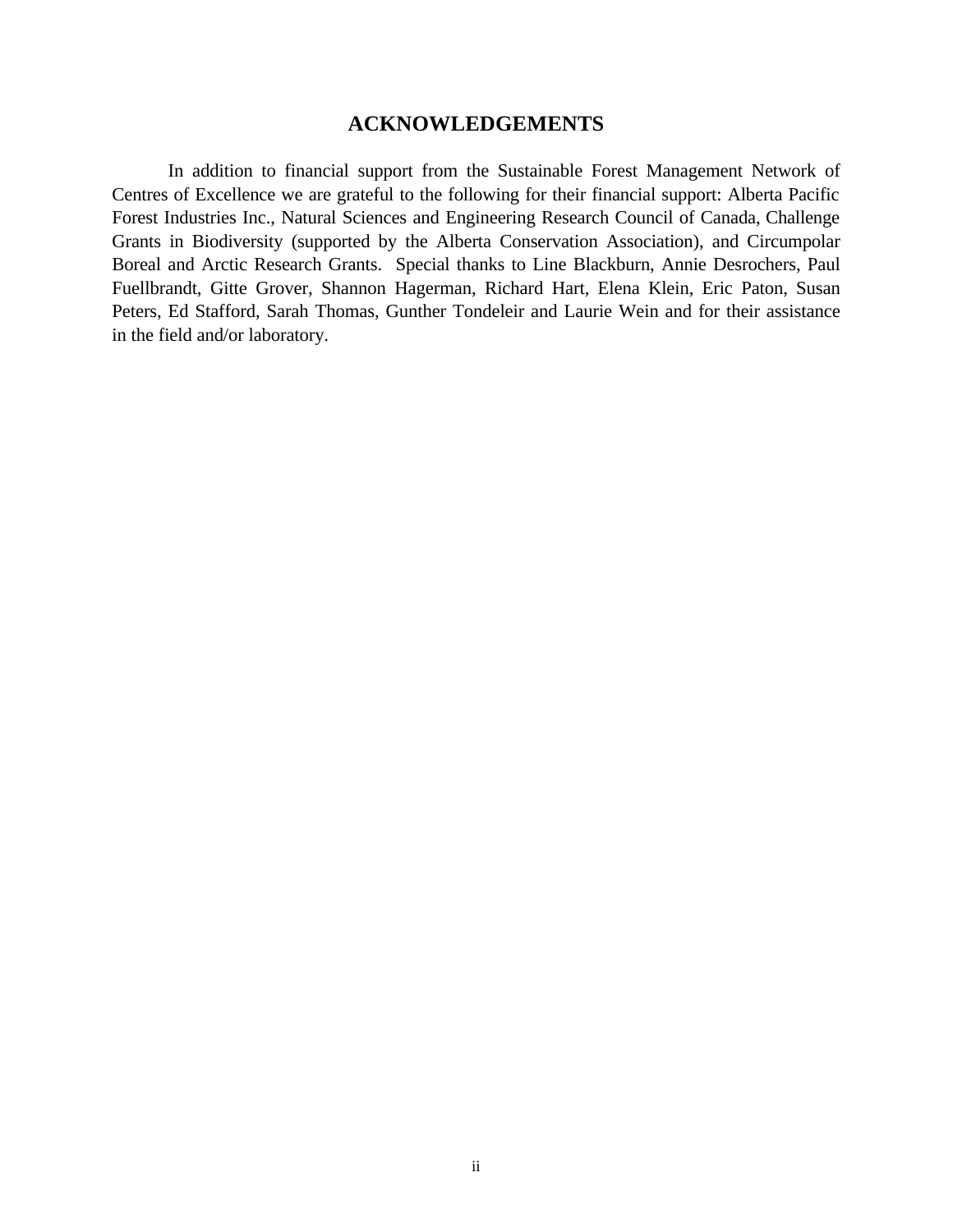### **INTRODUCTION**

The disturbance regime of the boreal forest is characterized by frequent, high intensity, stand-replacing fires (Johnson 1992). Post-fire stand regeneration patterns are typically selfreplacing, with the same species regenerating in situ immediately following fire from "arboreal seedbanks" via serotinous cones or lateral roots and root sprouts (Rowe 1983). Consequently, secondary succession in boreal forests can generally be characterized by initial floristic composition models (Egler 1954, Connell and Slayter 1977). The reproductive strategy of white spruce is a stark contrast to most boreal tree species because it depends on surviving seed sources to disperse seed into the burned area (Galipeau et al*.* 1997).Consequently, it is more apt to be recruitment-limited, and local population extinctions are more likely to occur. As a masting species with wind-dispersed seeds that germinate best on mineral seedbeds (Nienstadt and Zasada 1990), white spruce may colonize most successfully immediately following fire. Immediate post-fire recruitment may be critical to continued white spruce persistence on the boreal landscape because fire cycles average 100 years (Hunter 1993; Johnson 1992) and a high proportion of developing white spruce stands will burn prior to reaching reproductive maturity.

#### **Background**

Frequently portrayed as a late succession species, white spruce may regenerate immediately post-fire or over the next 100 years (Lieffers et al*.* 1996; Youngblood 1995; Galipeau et al*.* 1997)**,** thereby exhibiting characteristics of both pioneer and late successional species. Initial recruitment has not previously been regarded as critical to spruce stand development because it also establishes over time on decayed logs (Kabzem and Lousier 1992; Galipeau et al. 1997) and studies have suggested that regeneration may be delayed by more than 25 years and then occurs gradually over the next 50 years (Lieffers et al. 1996; Constabel and Lieffers 1996). However, studies on burned substrates show that immediate recruitment occurs at high densities following fires that expose a high percentage of the mineral soil (Zasada 1985; Kabzem and Lousier 1992). Post-fire seedbed receptivity is short-lived, however, because mineral seedbeds convert to an unreceptive humus substrate in less than 6 years (Coates et al. 1994). The contradictory evidence regarding the timing of white spruce regeneration following fire on mixedwood sites require further exploration.

White spruce regeneration is ultimately dependent on a seed source; therefore, regeneration density may be controlled by the proximity of seed sources and annual variation in seed production (Nienstaedt and Zasada 1990; Kabzems and Louisier 1992). Seed dispersal declines rapidly downwind of a seed source; consequently, few trees may regenerate beyond 100 meters in average seed rain years (Zasada and Lovig 1983; Nienstaedt and Zasada 1990; Dobbs 1976). The additive effects of small mammal herbivory (Dobbs 1976; Alden 1985), high microsite specificity (Lieffers and Stadt 1994; Delong et al. 1997), and high first year mortality (Coates et al. 1994) further limit recruitment. Mast years are widely synchronized throughout Alberta (Kemp and Keith 1970). Good mast years are always followed by poor mast years (Nienstaedt and Zasada 1990) with more than 40 fold differences in seed production between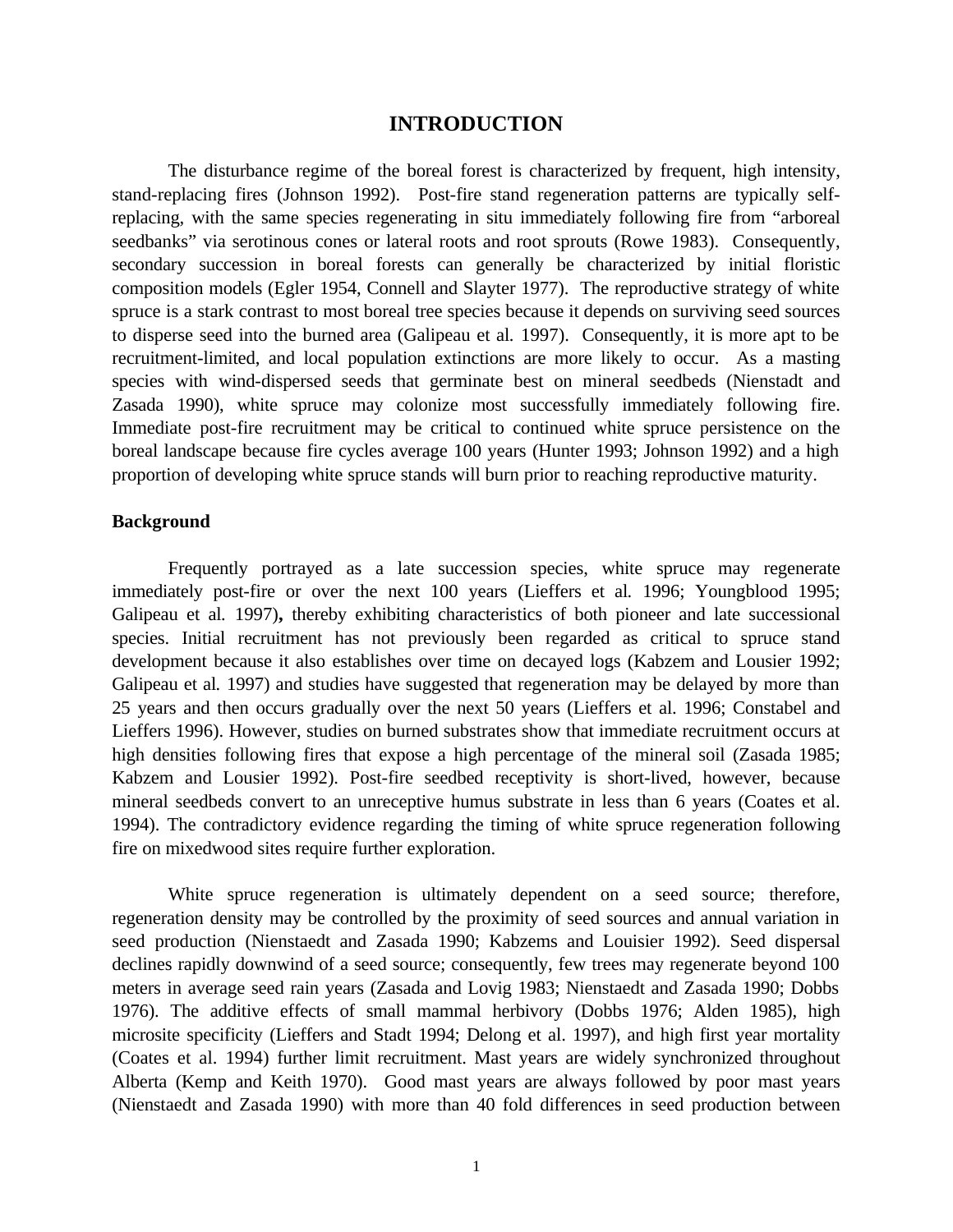consecutive years (Nienstaedt and Zasada 1990). Based on annual cone collection records and forestry publications, mast frequency in Alberta has ranged between 2-6 years over the last 50 years (Palamarek pers. com.; Peters 2001, thesis in prep). Solid evidence for the importance of initial recruitment from mast years to long term spruce recruitment dynamics is not available.

Studies of long-term tree recruitment dynamics require retrospective approaches due to the long lifespan of trees (Coates et al. 1994). Chronosequence approaches looking at progressively older stands are helpful in determining stand dynamics. Such an approach is necessary in understanding spruce recruitment dynamics because of conflicting results between seedling recruitment studies and studies in older stands. Studies which address long-term mixedwood recruitment dynamics have taken a "snap-shot" look at only one age class of stands (60-80 years) (Lieffers et al. 1996; Galipeau et al. 1997), (120 -160 years) (Youngblood 1995). Explanations for observed patterns in these stands are limited because historical seed source proximity, source strength, and burn intensity are not readily apparent. Furthermore, successional processes may not be accurately inferred from static age structures if assumptions about aging methodology are inaccurate (ie. ground level equals root collar, and ring count equals age) (Desrochers and Gagnon 1997; Gutsell and Johnson 1999). Ground level ring counts were used in the previous studies; however, this method missed up to 20 years in black spruce growing on upland sites (Desrochers and Gagnon 1997).

Our objectives in this work were: 1) to characterize the abiotic and biotic conditions associated with successful establishment of white spruce following fire in the mixedwood boreal forest; and 2) to determine how these change in the first few years following fire; 3) determine the influence of timing of fire in relation to mast years on the density and timing of white spruce recruitment; and 4) to determine whether ring count at ground level provides an accurate age of white spruce. An accurate picture of early successional dynamics of the boreal mixedwood following fire is essential for sustainable forest management under the natural disturbance paradigm, for establishing ecologically rational regulations for artificial regeneration following logging, and for development of growth and yield and succession models for these forests (Hunter 1993, Lieffers et al. 1996, Bergeron and Harvey 1997).

#### **METHODS**

#### **The regeneration niche of white spruce following fire**

We examined white spruce regeneration in several burns of different ages: 1-year, 6 years, and 14-years. All sampled fires were large relatively intense crown fires in coniferdominated and mixedwood forests. All sampled stands were aspen-dominated mixedwoods (>100 hectares) pre-fire, were not salvage-logged, and had a relatively uniform distribution of white spruce and trembling aspen throughout.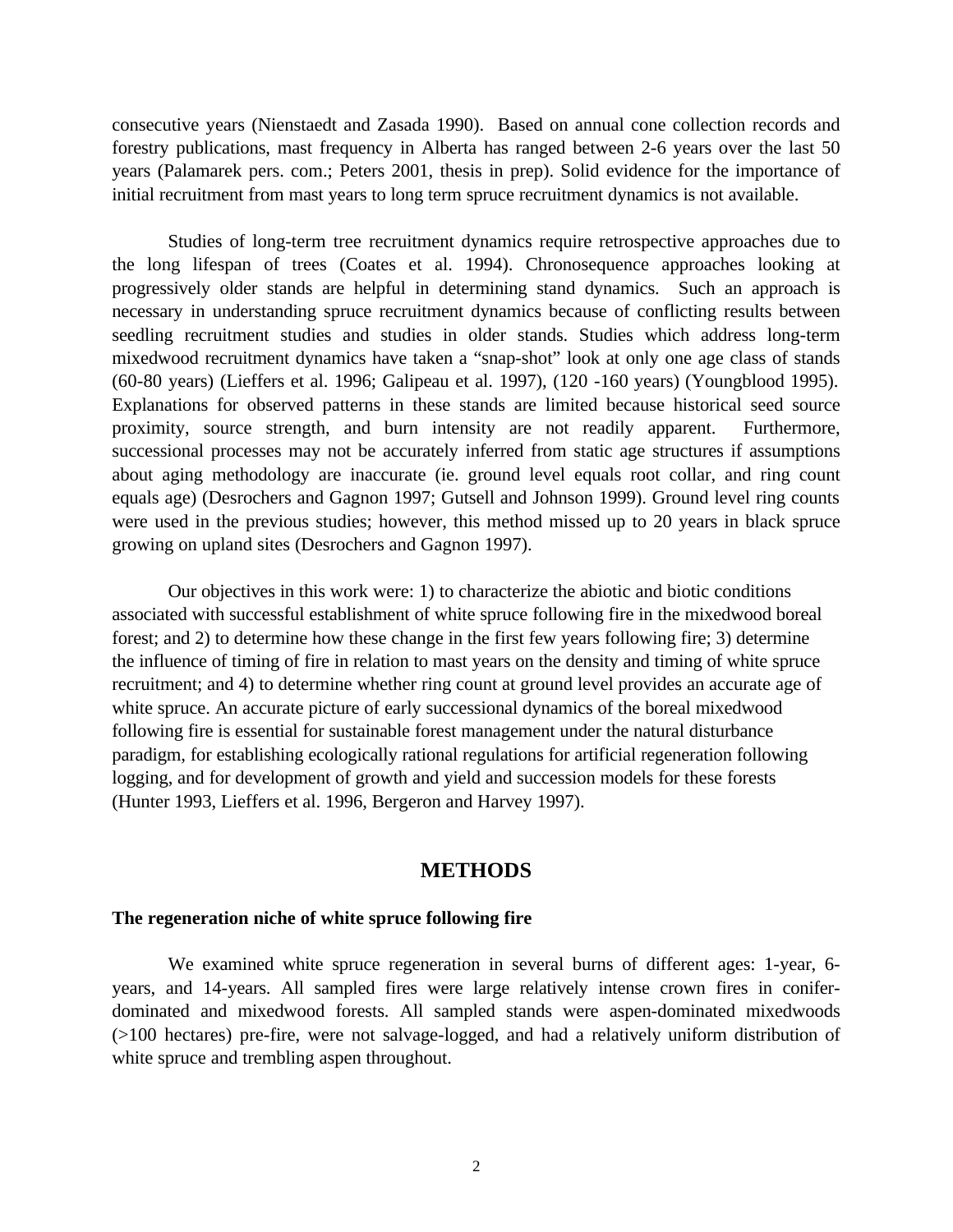#### *Sampling of burns*

Live tree and snag density, basal area, white spruce seedling density, slope, aspect, and % canopy cover were determined in 5x5m plots. Biotic and abiotic conditions were quantified in three 'focus' plots (1x1m) nested within each tree plot: one randomly chosen, one which contained a white spruce seedling (occupied), and one which did not contain a white spruce seedling (unoccupied).

#### *Experimental work in 1995 burn*

In August 1996 four 1-year-old seedlings were planted in plots at the 1995 burn and the planting microsite was characterized based on several abiotic and biotic characters. Survival and height growth of these seedlings were recorded after 1 and 3 years in the field. White spruce seed was sown into plots in August 1996 (1-year post-fire) and in new plots in the 1999 (4-year postfire); % germination was recorded one year after sowing.

#### **Importance of mast seed years**

A chronosequence approach was used to test whether timing of fire relative to the first mast year following fire is critical to eventual spruce stand development. Historical mast years within the province were identified between 1941-1996 from provincial cone collection records, Alberta based forestry publications, and red squirrel trapping records, which are statistically significant correlates of cone crop (Kemp and Keith 1970). One fire from each of three mast years (1991, 1979, 1961) and four non-mast years (1994, 1992, 1981, and 1940) was selected. Fires were located within a 60,000-km<sup>2</sup> area of boreal mixedwood in east central Alberta, North of Lac la Biche (54°46'N 111°8'W), and Athabasca (54°43'N 113°17'W). Fires larger than 200 ha, that occurred between June  $1<sup>st</sup>$  - Aug -15<sup>th</sup> were selected from provincial fire databases.

A minimum of seven burned aspen-white spruce stands, adjacent to spruce seed sources with seed producing individuals at the time of fire, was sampled per fire. Quadrat sampling was conducted at 20 and 100 meters into the fire from seed sources. The variables measured included: 1) spruce density and rooting substrate, 2) pre-fire and post-fire tree species density, 3) percent cover of bryophyte, herb, graminoid, and shrub strata, and 4) site variables including slope, aspect, duff thickness, and soil texture. Plotless methods were used in unburned seed sources to determine stand composition, basal area, and number of seed producing trees within 30, 60, and 100 m of the regenerating stand. Multiple regression analysis with forward selection procedures was used to determine significant predictors of spruce density.

Timing of recruitment was determined by aging a minimum of two stands per fire (30 trees per stand). Trees were cut at ground level, and the entire below ground portion of the tree was removed. Below ground portions of trees were crossdated with skeleton plots to identify missing rings. In trees older than 20 years, we measured ring widths, and used a master chronology to visually crossdate trees. The computer crossdating program "Cofecha", was used to help locate missing rings. We evaluated burned stands with a one, two, or three-year delay before the 1983 mast year, using the same sampling procedures outlined above.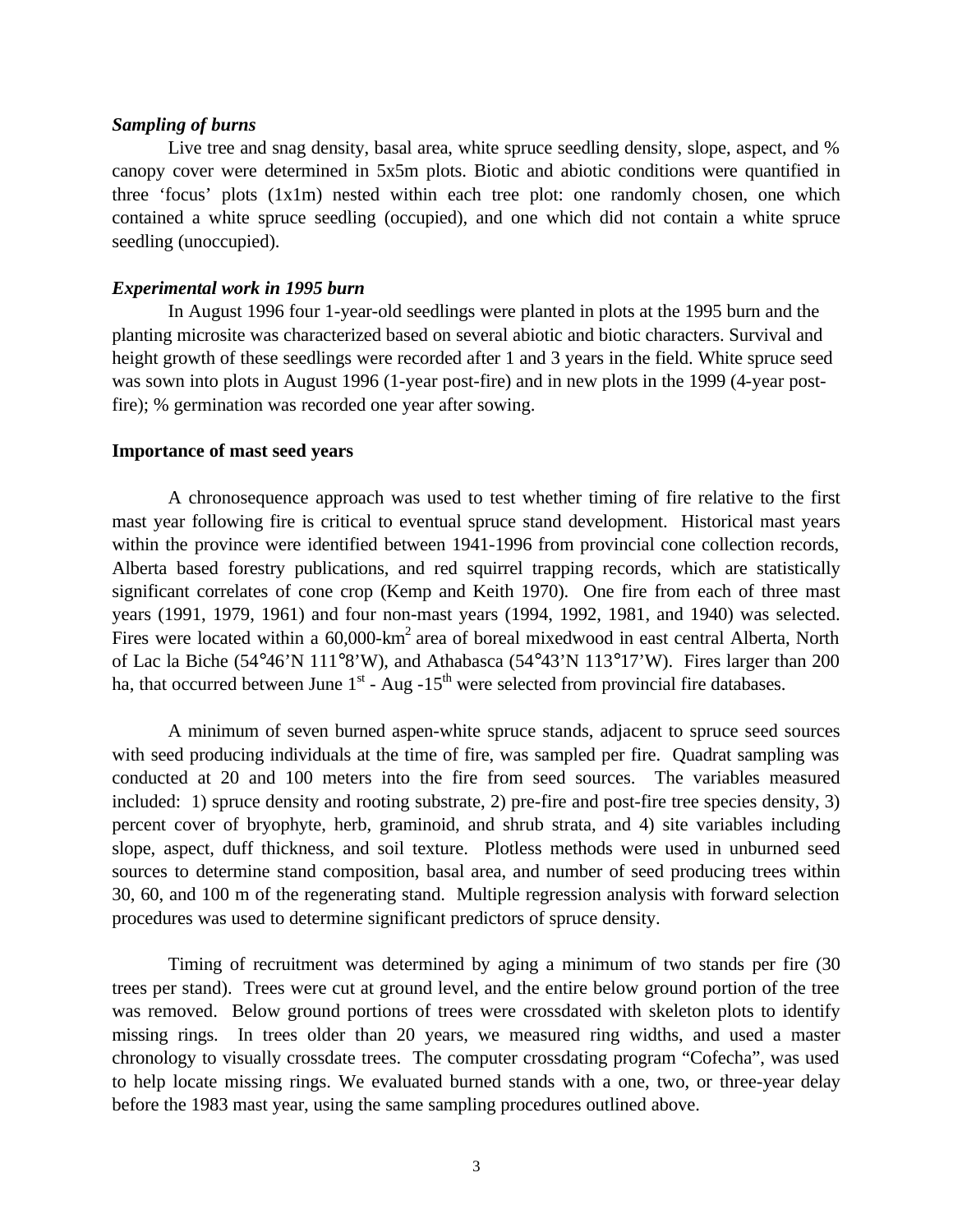#### **Results**

#### **The regeneration niche of white spruce following fire**

Stand structure varied significantly with time-since-fire at the scale of the tree plot and at the microsite scale. Stands in the 1-year-old burn had lower cover of litter, and higher nitrate and ammonium availability and decomposition rate than the older stands. The 6-year-old stands had higher % cover of shrubs, herbs, grass, lichen, moss, downed wood, and mineral soil, but lower ammonium availability and canopy cover than the younger or older stands. The 14-yearold stands had lower moss cover, phosphate availability, soil temperature and deeper surface substrate than either of the younger stands.

Presence of seedlings one year following fire was related to a shallow organic layer depth and a strong seed source nearby. Seedlings occurred in a subset of available microsites. In 1 year-old stands, seedlings were present in microsites with higher % cover of downed wood and moss, lower % cover of litter, lichen, mineral soil, shrub and grass, lower % canopy cover, warmer soil temperature, and shallower surface substrate. For the 6-year-old stands seedlings occurred in plots with higher canopy, lichen and herb cover, lower cover of downed wood and lower ammonium and phosphate availability than plots without seedlings. In 14-year-old stands white spruce seedlings/saplings were present in microsites with greater shrub, litter, herb and moss cover but lower cover of grass and downed wood, shallower surface substrate and lower ammonium availability and pH than microsites without seedlings.

Survival of planted seedlings from one to four years post-fire was 84%. Height growth of planted seedlings was positively affected by cover of downed wood and negatively influenced by increasing soil moisture, soil temperature, and by downed wood as the seedlings' surface substrate. Only 2.3 % of the seed sown in plots 1-year post-fire germinated and survived the first year. For seed sown 4-years post-fire, only 0.22% of the seeds germinated and survived for one year. Site conditions changed dramatically between 1- and 4-years post-fire. Grass cover increased while moss and herb cover declined.

#### **Importance of mast seed years**

Stand recruitment densities were greater on mast year burns (MYB) than non-mast year burns (NMYB) at 20 m (nearly 3 times) and 100 m (four times) from seed sources (Fig. 1). Deterioration in seedbed receptivity for initial recruitment with time since fire is the most likely explanation for this result (see above and next section). Variation in spruce recruitment was explained by burn timing relative to mast years (best predictor), the number of initial seed trees within 30 m, proportion of aspen regeneration, and direction and distance from seed source (partial  $r^2$  values = 0.156, 0.064, 0.065, 0.033, and 0.030 respectively;  $p < 0.001$ , df = 297). The distribution of seed trees within the unburned forest was important for predicting recruitment densities; seed trees adjacent to the edge provided stronger predictive relationships than trees at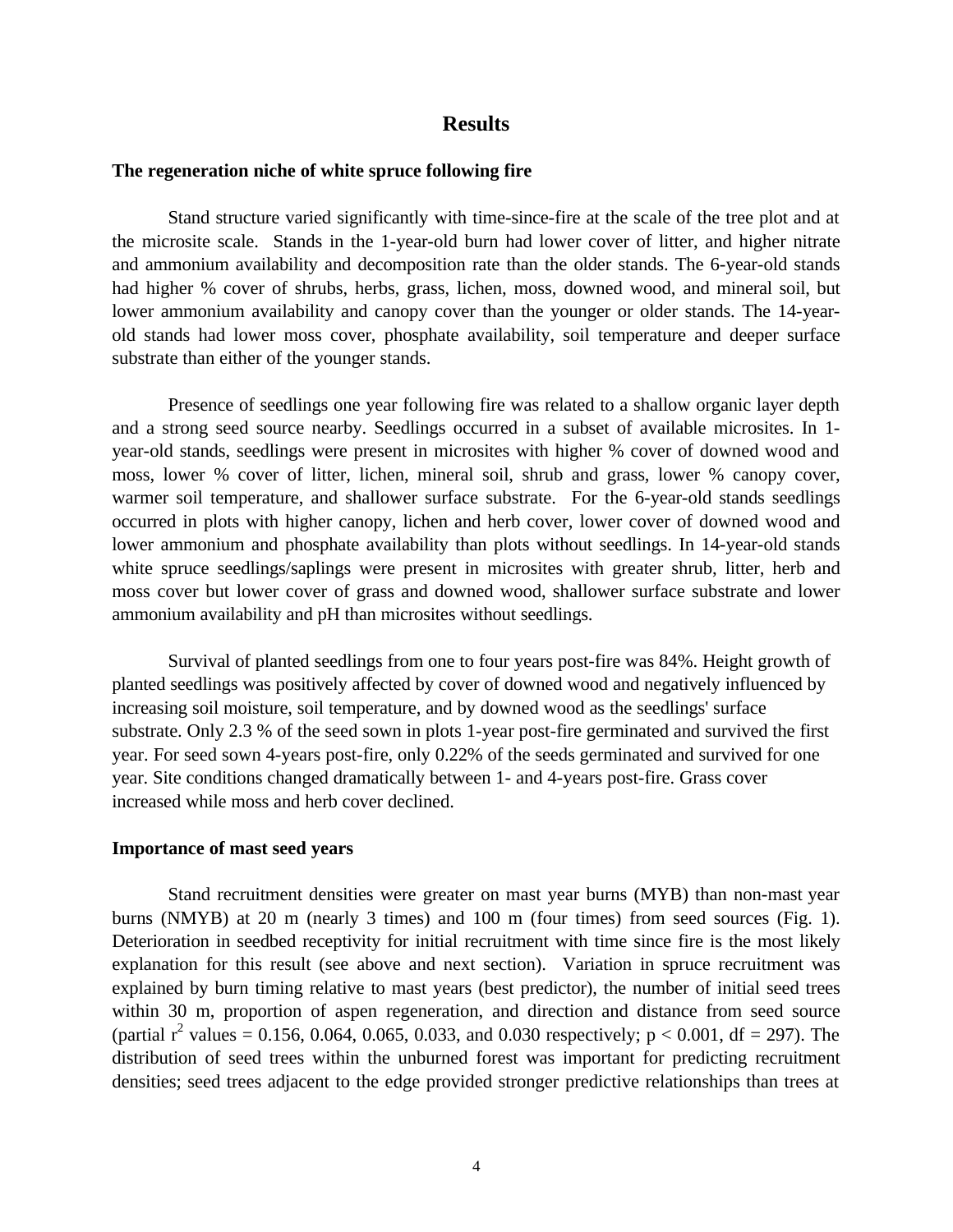distances into the unburned forest. Recruitment was greatest in burned stands situated downwind of seed sources in the direction of prevailing Northwesterly winds.



Figure 1: Average white spruce densities at 20 m (a) and 100m (b) from seed sources in burned stands burned in the mast year and stands burned one or more years prior to a mast year (nonmast years). 1992 was a non-mast burn that had no spruce recruitment at either distance, while 1994 was a non-mast burn with no recruitment at 100 m.

Recruitment did not occur continuously over time in 4-20 year old stands. Most recruitment occurred in the first mast year following fire in stands up to 20 years old (Figures 2a and 2b). Age structures in 20 year-old stands indicated that no recruitment occurred between 7- 20 years after fire. Recruitment patterns showed little variation between stands or fires. Initial recruitment periods appeared considerably longer in stands 38 years-old (Fig. 2c) and older, indicating that despite crossdating, the true age of many trees could not be obtained.

Crossdating indicated that ground level ring counts underestimated age by 2.1 years in 20 year old stands (range 1-6) and 6.7 years in 38 year-old stands (range 1-16). There were significant increases in missing rings, buried stem length, and adventitious root development with increasing stand age. Crossdated age structures in 20 and 38 year-old stands differed significantly from ground level ring counts. A few trees did establish after 20 years in 38 yearold stands. Prior to crossdating, it was impossible to distinguish these recruits from initial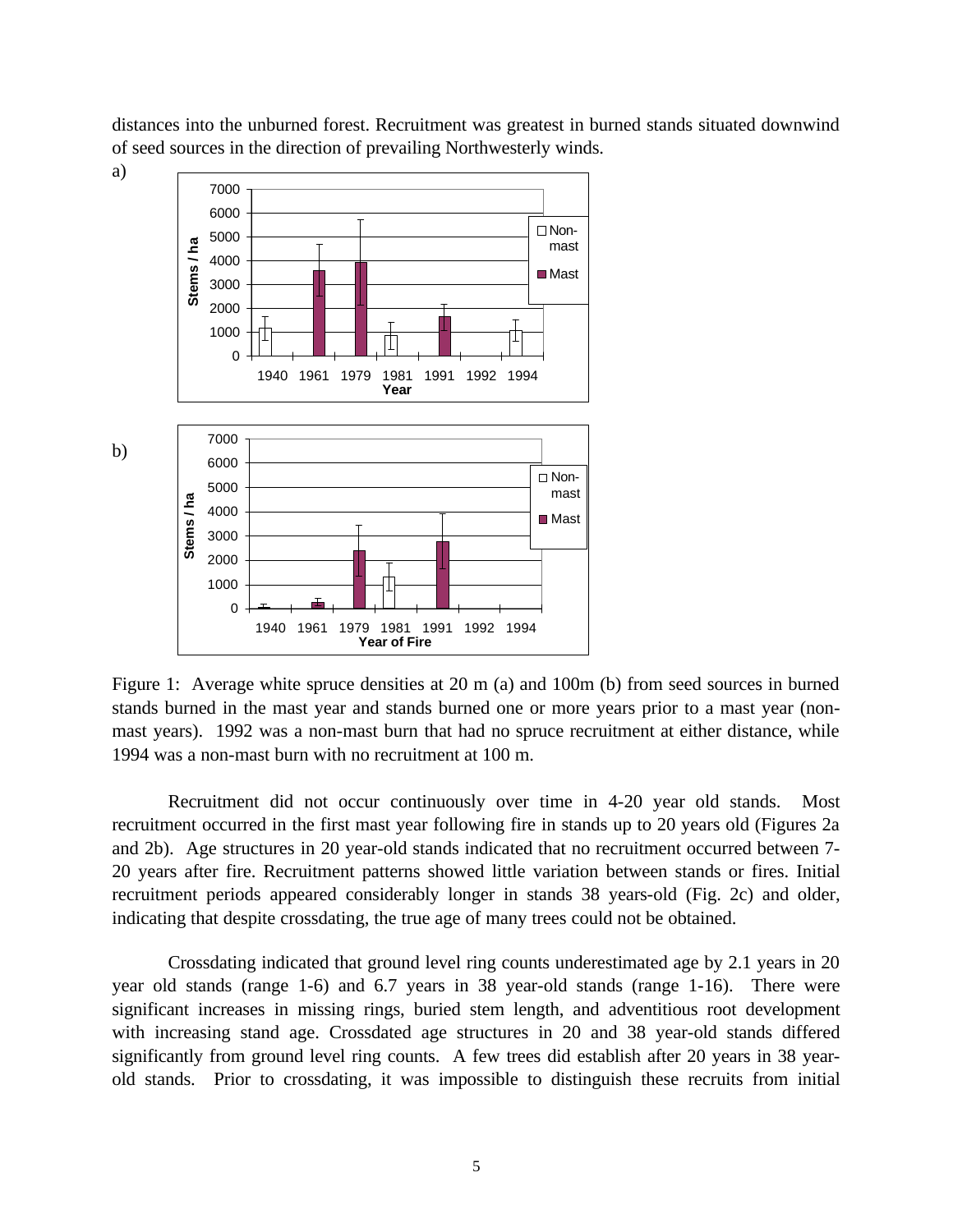recruits on stands 38 years old or older. The importance of later recruits (more than 20 years after fire) to stand development will be tested in 58 and 59 year old stands.



Figure 2: White spruce recruitment timing in a) nine 7 YOS, b) one 20 YOS, c) two 38 YOS. Trees in 20 and 38 YOS were crossdated, while trees age estimates in 7 YOS were based solely on ring counts at ground level. All fires shown were mast year burns.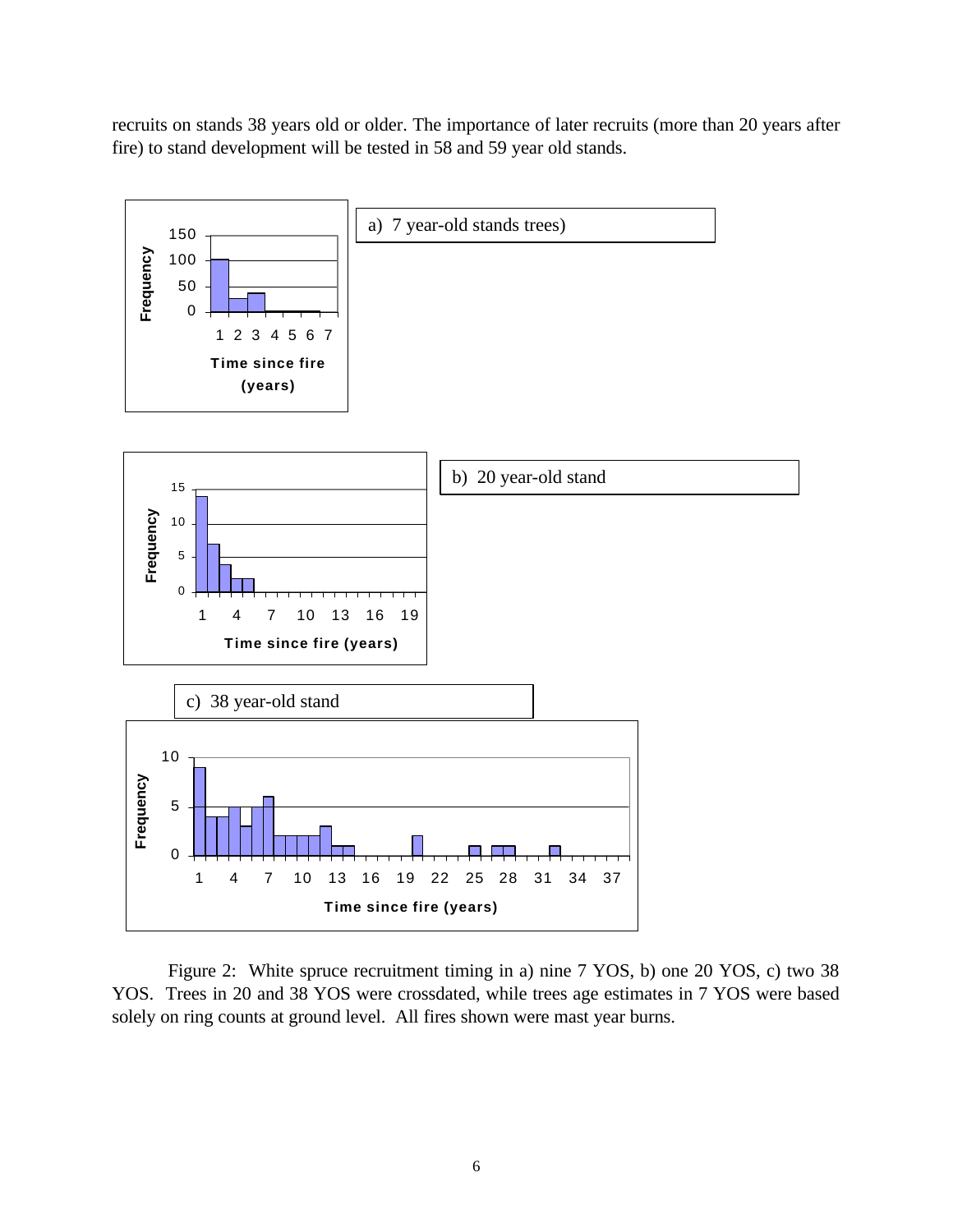#### *Recruitment versus delay length before a mast year*

The importance of the first mast year following fire for recruitment varied with how many years had passed since fire. Fires with a one-year delay before the next mast year did not differ from a mast year burn, however, fires with 2 and 3-year delays had substantially less recruitment (Fig. 3). These results suggest that seedbed receptivity declines rapidly in the first 3 years following fire. Stand age structures show that the most recruits established from the 1983 mast year on fires with a one or two year delay (1982 and 1981 fires respectively), however the fire with the three year delay virtually lacked a mast year cohort (Figures 4a and 4b). Mast years occurring four or more years after fire did not contribute a large cohort on any fires. No recruitment (1981 and 1982 fires) to very little recruitment (1980) was observed in years prior to the first mast year (Figures 4a and 4b). These results suggest that mast years must occur within 2 years of fire in order for high recruitment densities to occur.



Figure 3: Density relative to length of delay period following fire, before a 1983 mast year at 20 m from a seed source (+/- 1 std. error). Fires with a 1, 2, and 3 year delay were 1982, 1981, and 1980 respectively ( $n = 2$  fires per year), while the mast year was 1979.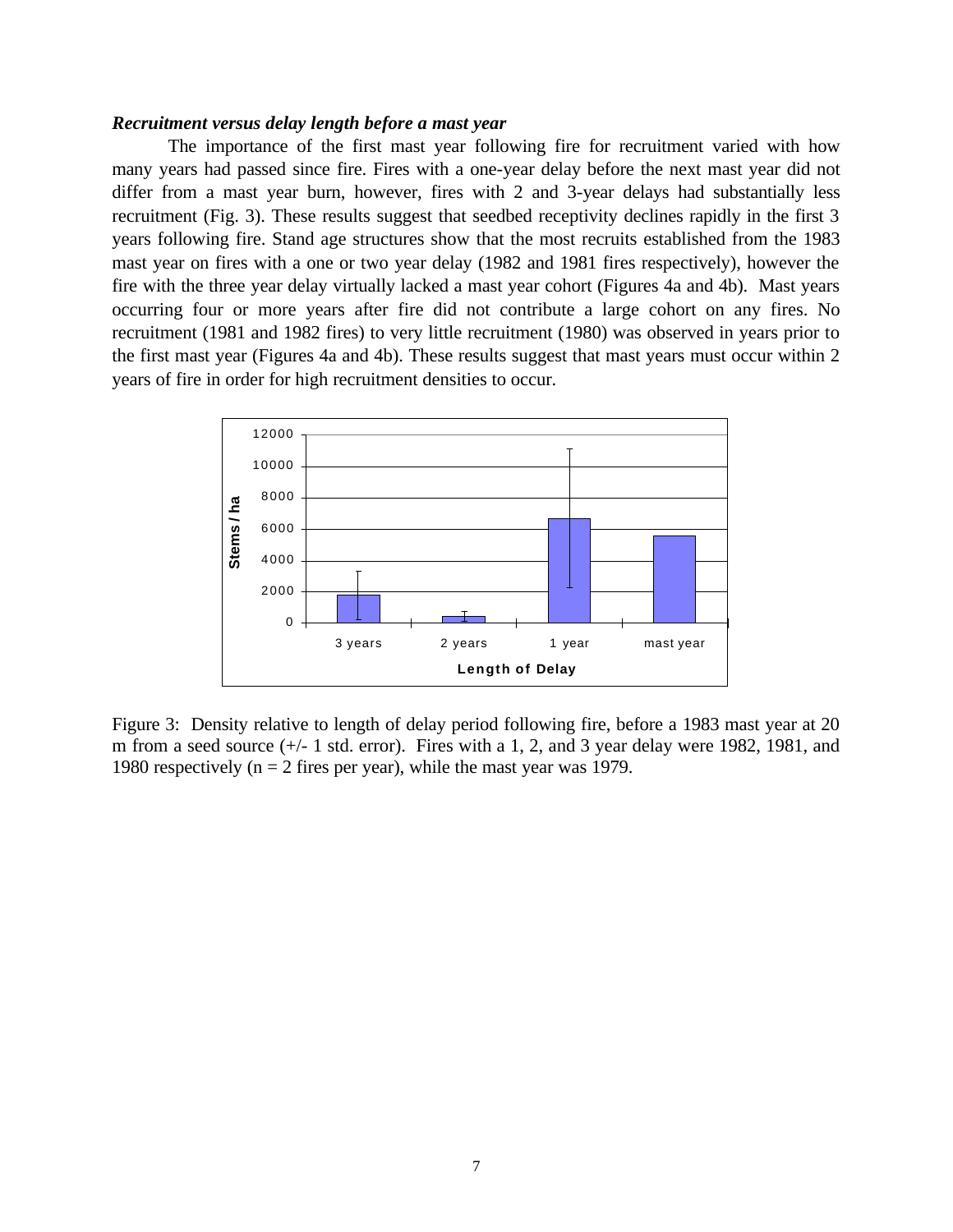



Figure 4: White spruce recruitment timing relative to delay period before mast years for a 1982 (a) and 1980 (b) fire.

# **CONCLUSIONS**

Previous studies have suggested that white spruce recruitment on aspen-dominated mixedwoods may occur immediately following a burn, after a delay of 20+ years (Kabzems and Lousier 1992), may be more or less continuous post-disturbance (Delong 1991, Bergeron and Charron 1994, Kneeshaw and Bergeron 1996, Lieffers et al. 1996), or might occur in waves (Galipeau et al. 1997). In the time frame we examined post-fire, our data suggests that a good seed source and distinct microsite conditions are required for post-fire establishment of white spruce and that opportunities for white spruce recruitment are poor beyond the first three or four years post-fire. Natural regeneration of white spruce is heavily dependent on recently burned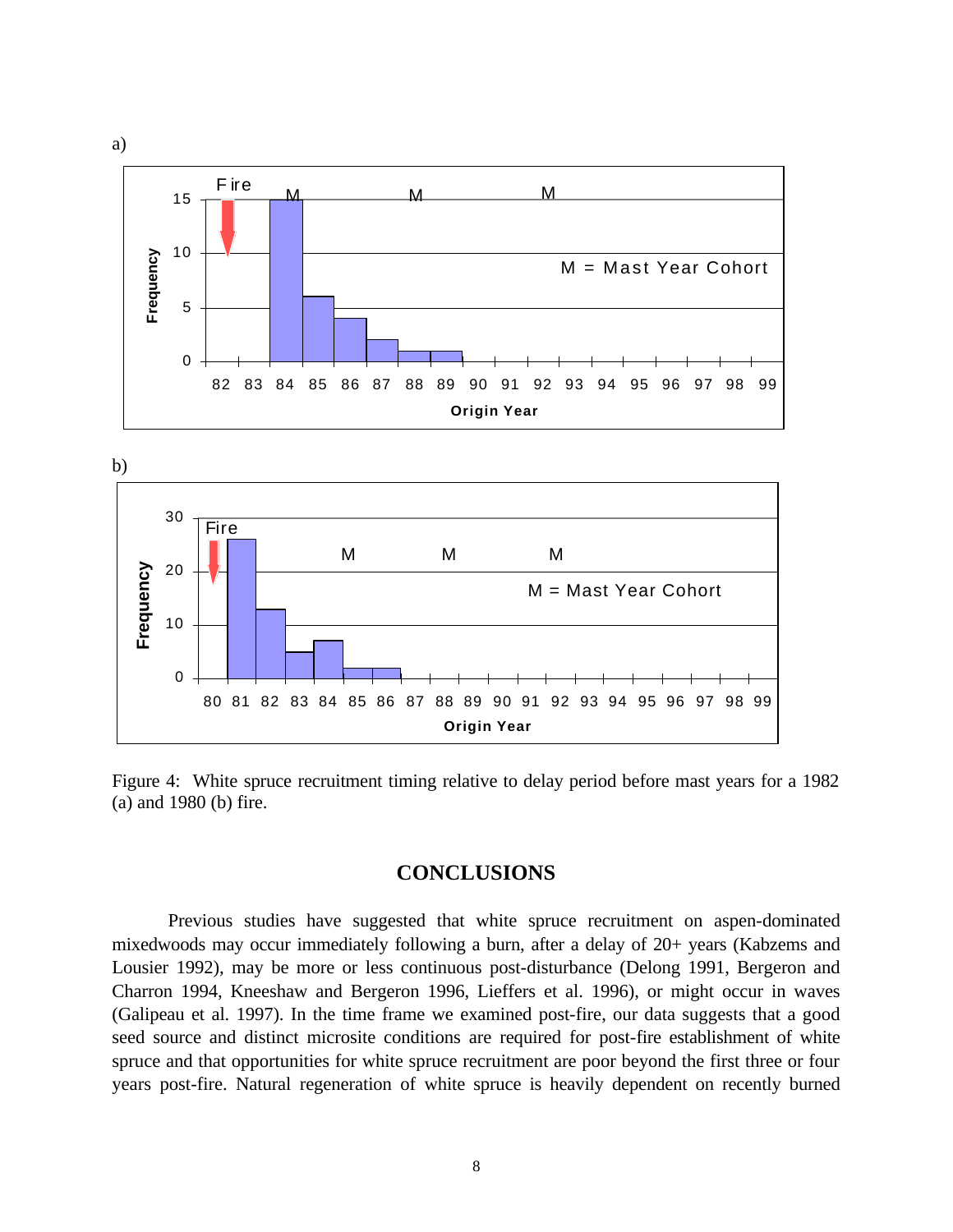mineral seedbeds. The most important period for successful white spruce recruitment in the 38 years following fire is the first five to seven years.

Because there is such a narrow window of opportunity for white spruce recruitment following fire annual variability in seed production is a critical determinant of white spruce recruitment. The first mast year following fire contributes the majority of recruits and the timing of when this year occurs greatly determines the density of recruitment. A two-year delay was sufficient to greatly reduce recruitment. Non-mast years frequently do not contribute to recruitment despite moderate seed production, but in cases where they do, it is at substantially lower densities than mast years. Recruitment densities were greatly influenced by seed source strength, direction, and distance.

On recent fires (38 years old and younger), recruitment patterns showed little variation between stands or fires, and we conclude that considerable aging errors on suppressed trees have inaccurately depicted continuous recruitment patterns during early stand development stages. Crossdating limitations on suppressed trees prevent age structures from showing the short recruitment duration that is apparent in younger stands. These results present a different picture of spruce succession in mixedwood forests and have important implications for forest management.

Several authors have suggested that if white spruce is to attain importance on a site, recruitment must be within a few years following disturbance (Bergeron and Dubuc 1989, Zasada et al. 1992). If white spruce fails to establish a significant presence on a mixedwood site, an aspen-dominated stand could possibly remain as such for long periods of time, even in the absence of disturbance (Cumming et al. 2000). Thus, initial establishment of white spruce following fire may be a key process determining development of a mixedwood ( $vs$  a pure</u> hardwood) forest. We hypothesize that immediate establishment of white spruce following fire may be a 'keystone' process in boreal mixedwood succession; having a major influence on stand productivity (Man and Lieffers 1999) and future development, including the likelihood that the stand will ever succeed to pure spruce.

## **MANAGEMENT APPLICATIONS**

Our results suggest that provincial growth and yield curves based on fire-origin stands (Alberta Forestry Lands and Wildlife 1985) may need to be adjusted in order to reflect juvenile development periods that are considerably longer and more variable than currently assumed. An accurate picture of stand development time is critical to establishing cut rotation length, predicting yield, and defining "natural" silvicultural systems in mixedwoods. Any future studies on recruitment dynamics or growth of white spruce need to use detailed crossdating procedures in order to accurately estimate age. By quantifying the error associated with ground level ring counts, our results help to explain discrepancies between previous studies on the timing of white spruce succession.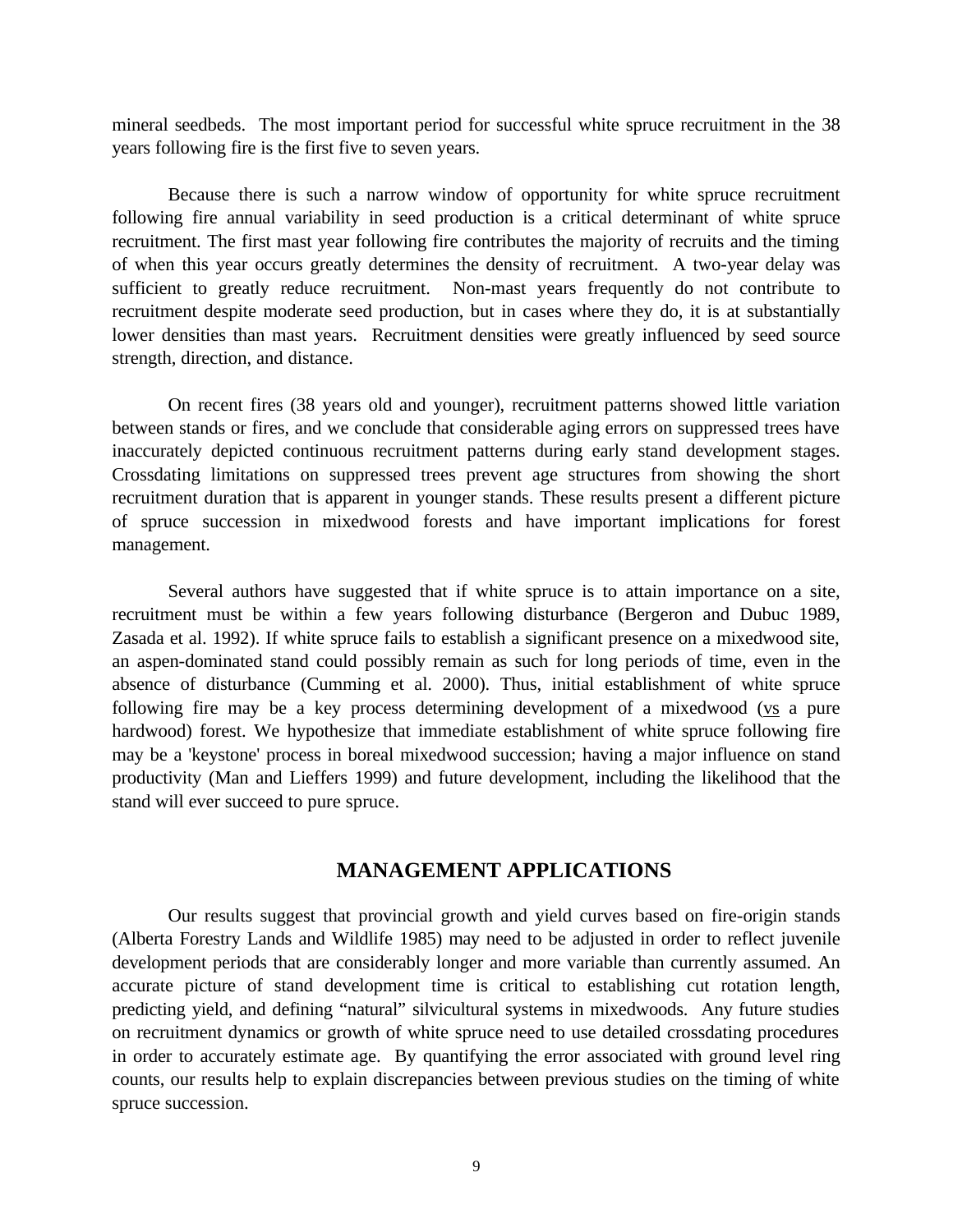While not wanting to suggest that burned seedbeds are analogous to post-logging seedbeds, many of our findings are relevant to silviculture. Cutblocks left to naturally regeneration of white spruce need site preparation that is appropriately timed with mast years, since recruitment in non-mast years is poor to nonexistent. Seed trees exert a short influence, and ingress after the first mast year cannot be relied on. We also suggest that salvage logging activities should be mindful of masting cycles. Harvesting should be restricted to after seed dispersal in mast years, and maintenance of any surviving trees is critical for at least four years after fire. Special provision should be made to maintain suitable seedbeds for this time period after salvage logging.

Our results indicate that mast years play a critical role in maintaining white spruce presence in mixedwood landscapes. In light of harvesting pressures that will shift forest age distributions towards younger age classes, it is important to maintain a sizeable component old spruce or mixedwood stands in the landscape to facilitate natural regeneration following fire. This is particularly important because current estimates of spruce growth are over-optimistic, and reliance of fire origin stands to reach merchantable size classes will take considerably longer than projected. Given the large number of stands that will burn prior to white spruce reaching reproductive age, existing mature stands are essential as a landscape level seed pool. Artificial regeneration of white spruce in burned stands is a costly alternative to natural ecosystem processes.

Mixed spruce aspen whites spruce stands appear to be an artifact of fire intensity, timing in relation to masting, seed source strength, and dispersal limitations, consequently softwood versus hardwood land base designations in mixedwoods must be regarded as temporally variable. A shifting mosaic of forest composition in this system appears to occur. Recognition of this shifting mosaic provides an ecological basis for "Mixedwood management".

# **REFERENCES**

- Alden, J. 1985. *Biology and Management of White Spruce Seed Crops for Reforestation in Subarctic Taiga Forests*. Institute of Northern Forestry, Agriculture and Forestry Experiment Station, School of Agriculture and Land Resources Management, University of Alaska-Fairbanks, Fairbanks, Alaska.
- Bergeron, Y. and Charron, D. 1994. Postfire stand dynamics in a southern boreal forest (Quebec): a dendroecological approach. Ecoscience 1: 173-184.
- Bergeron, Y. and Dubuc, M. 1989. Succession in the southern part of the Canadian boreal forest. Vegetatio 79: 51-63.
- Bergeron, Y. and Harvey, B. 1997. Basing silviculture on natural ecosystem dynamics: an approach applied to the southern boreal mixedwood forest of Quebec. For. Ecol. Manage. 92: 235-242.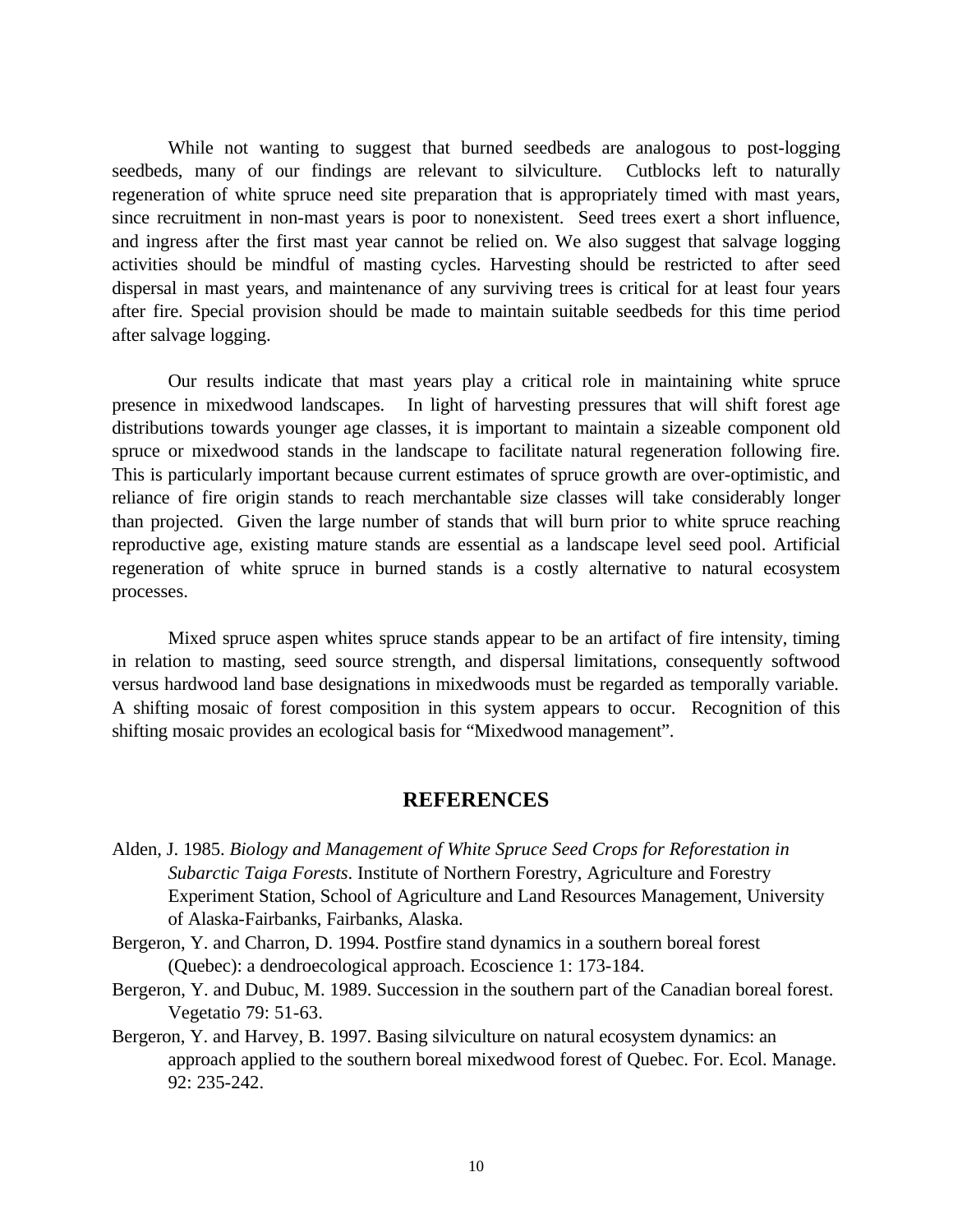- Coates, D. K., S. Haeussler, S. Lindeburgh, R. Pojar, and A. J. Stock. 1994. *Ecology and Silviculture of Interior Spruce in British Columbia*. Forestry Canada British Columbia Ministry of Forests, British Columbia.
- Connell, J.H., and Slaytner. 1977. Mechanisms of succession in natural communities and their role in community stability and organization. Amer. Nat. 111: 1119-1144.
- Constabel, A.J. and Lieffers, V.J. 1996. Seasonal patterns of light transmission through boreal mixedwood canopies. Can. J. For. Res. 26:1008-1114.
- Cumming, S.G., Schmiegelow, F.K.A. & Burton, P.J. 2000. Gap dynamics in boreal aspen stands: Is the forest older than we think? Ecological Applications 10: 744-759.
- Delong, H. B., V. J. Lieffers, and P. V. Blenis. 1997. Microsite effects on first-year establishment and overwinter survival of white spruce in aspen-dominated boreal mixedwoods. Can. J. For. Res. 27: 1452-1457.
- Delong, C. 1991. Dynamics of boreal mixedwood ecosystems. In: Shortreid A. (ed.). Northern mixedwood '89. Proceedings Symposium, September 12-14, 1989. Fort St. John, B.C. Pacific Forestry Centre, Victoria, B.C. FRDA Report 164. p. 30-31.
- Desrochers, A., and R. Gagnon 1997. Is ring count at ground level a good estimation of black spruce age? Can. J. For. Res. 27: 1263-1267.
- Dobbs, R. C. 1976. White spruce seed dispersal in central British Columbia. For. Chron. 52: 225- 228.
- Egler, F. E. 1954. Vegetation science concepts. I. Initial floristic composition a factor in oldfield vegetation development. Vegetatio 4: 412-417.
- Galipeau, C., D. Kneeshaw, and Y. Bergeron. 1997. White spruce and balsam fir colonization of a site in the southeastern boreal forest as observed 68 years after fire. Can. J. For. Res. 27: 139-147.
- Gutsell, S.L., Johnson, E. A. 1999. Testing the assumptions of methods used to infer patterns of forest succession. *In* Proceedings of the Sustainable Forest Management Network Conference, Science and Practice: Sustaining the Boreal Forest, 14-17 Feb. 1999, Edmonton AB. *Edited by* Terrence S. Veeman, Daniel W. Smith, Brett G. Purdy, Fiona J. Salkie, and Gillian A. Larkin. Sustainable Forest Management Network, Edmonton, AB. pp. 500-506.
- Hunter, M. L. 1993. Natural fire regimes as spatial models for managing boreal forests. Biol. Cons. 65: 115-120.
- Johnson, E. A. 1992. Fire and vegetation dynamics: Studies from the North American boreal forest. Cambridge University Press. Cambridge, pp. 129.
- Kabzems, R., J. D. Lousier. 1992. Regeneration, growth and development of Picea glauca under Populus spp. canopy in the Boreal White and Black Spruce Zone. B.C. Ministry of Forests. FRDA Report 176, pp. 35.
- Kemp, G. A., and L. B. Keith. 1970. Dynamics and regulation of red squirrel (*Tamiasciurus hudsonicus*) populations. Ecology 51: 763-779.
- Kneeshaw, D.D. & Bergeron, Y. 1996. Ecological factors affecting the abundance of advance regeneration in Quebec's southwestern boreal forest. Can. J. For. Res. 26: 888-898.